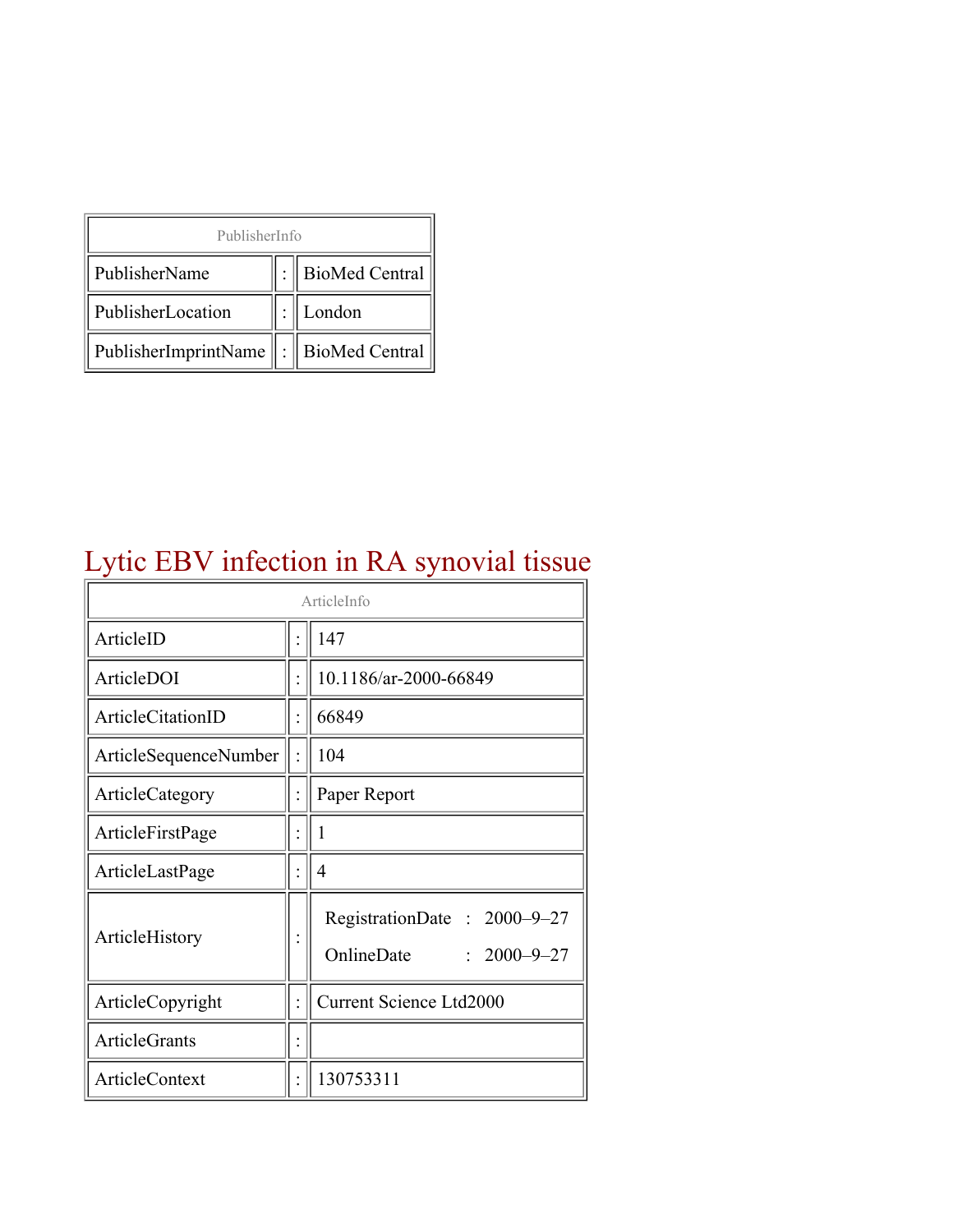Aff1 Stanford University Medical Center, Stanford, CA

### Keywords

Antiviral immunity, EBV, lytic infection, RA, viral transmission

# Context

The clinical picture of RA can include abnormalities in antiviral immune responses. EBV is prominent among the list of implicated viruses. EBV infection is highly prevalent among adults and the growth-transforming properties of EBV have been associated with various lymphoproliferative disorders and with nasopharyngeal carcinoma. In RA, levels of serum antibodies to various EBV antigens are elevated, and yet there may be a concomitant drop in T cell immunity to EBV in peripheral blood. These findings suggest an escape of the virus from T-cell surveillance in RA patients, related to either primary RA pathogenesis or iatrogenic immune suppression. Cytotoxic T cells reactive to EBV antigens are commonly found in RA joints, but also in inflamed tissue from non-RA patients. It remains unclear whether recruitment of activated T cells to joints is antigen-specific. EBV DNA has been detected in RA synovial tissue by several groups using [PCR](http://arthritis-research.com/glossary/?letter=P&referrer=); in some cases, EBV reactivation was seen in other arthritides, and other persistent viruses have been found to be activated as well. Little is known about which cell types support viral replication in RA joints.

This work aimed to establish the frequency and abundance of EBV DNA, RNA, and protein in synovial tissue of RA patients and to identify the cells supporting EBV infection or replication *in situ*.

# Significant findings

Synovial tissue from half of the RA patients, but none of the OA patients, contained detectable EBV DNA; the PCR detection limit was 1 EBV copy per 5000 cells. Lytic infection was most prevalent in younger patients and in those with active lymphocytic infiltrates in their joints. In three patients, EBV DNA levels were high enough to be detectable by Southern blotting of genomic DNA without prior PCR amplification; the maximum copy number observed was 1 EBV copy per 10 cells. In a subset of patients with large amounts of EBV DNA, *in situ* hybridization detected EBV-encoded small RNA-1 and EBV DNA in infiltrating lymphocytes. Surprisingly, EBV was also detected in synovial lining cells lacking the leukocyte common antigen, CD45. The limited sensitivity of the DNA *in situ* hybridization suggested that detection of EBV DNA in infected tissue represented lytic infection. Furthermore,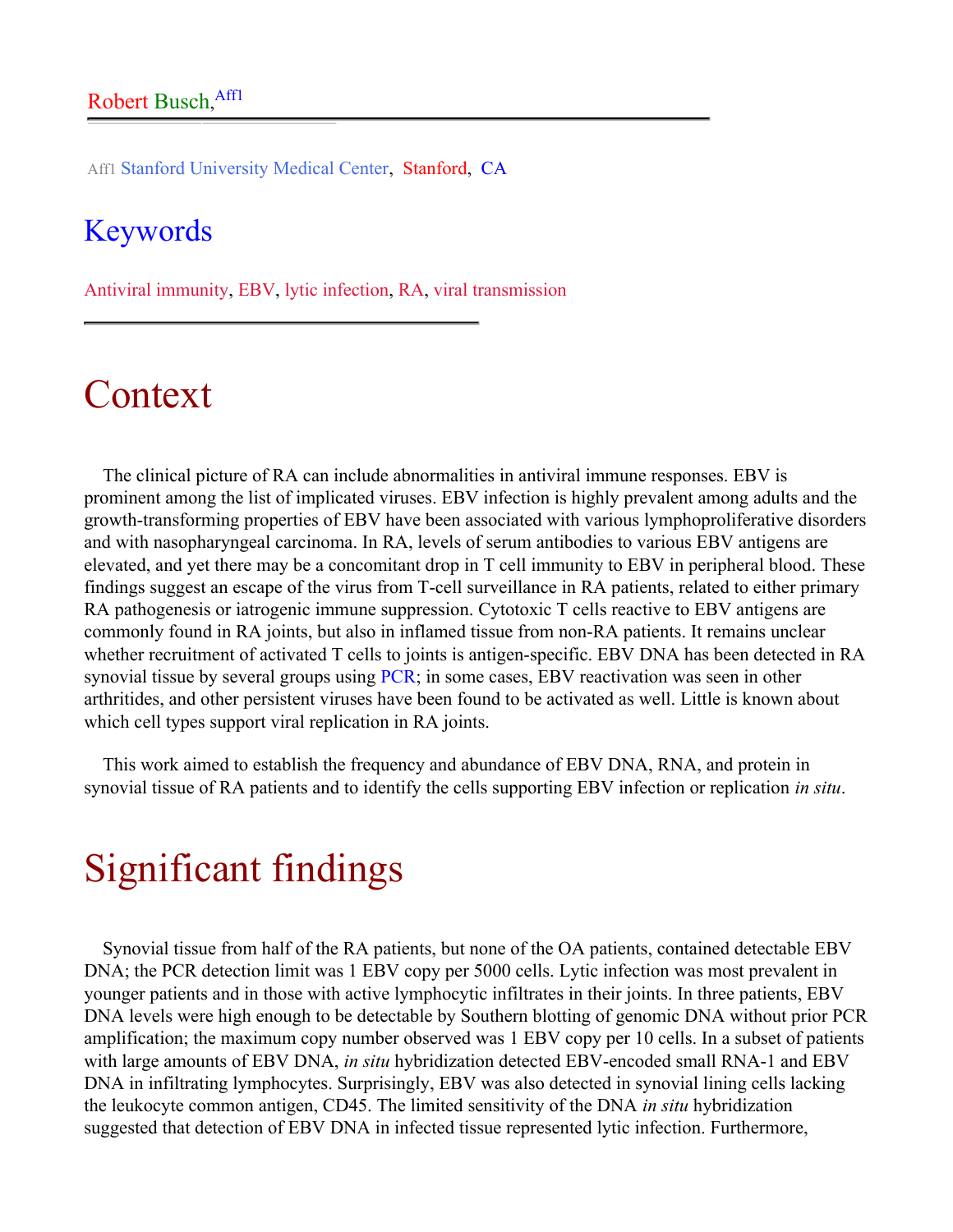immunohistochemical analysis revealed several EBV proteins, including lytic-phase proteins, in lymphocytes as well as synovial lining cells. Further evidence for active EBV infection in RA patients was provided by the observation that serum levels of antibodies reactive with EBV antigens were elevated compared to those from OA patients or healthy controls.

## **Comments**

This report provides evidence for ongoing lytic Epstein-Barr virus (EBV) infection in synovial tissues from a substantial proportion of rheumatoid arthritis (RA) patients. Intriguingly, EBV infection was not confined to infiltrating B lymphocytes but was also found in synovial lining cells. As these cells lack the EBV receptor, CD21, this could reflect cell-to-cell spread from infected B cells. EBV-specific cytotoxic T lymphocytes seem to be recruited into inflamed tissues in a variety of inflammatory diseases (see Additional information), so EBV reactivation in inflamed tissues might not be unique to RA. Also, given the lack of EBV replication found in some other studies (see Additional information), the generality of these observations for different patient populations remains in doubt.

## Methods

Synovial tissue was obtained from joints of 32 RA and 30 approximately age- and sex-matched osteoarthritis (OA) patients. All RA patients fulfilled 1987 ACR criteria, had well-established disease, and were taking combinations of nonsteroidal anti-inflammatory drugs (NSAIDs), disease modifying antirheumatic drugs (DMARDs), and low-dose prednisolone. DNA from synovial tissue was tested for the level of EBV DNA by semiquantitative PCR and, where high levels of EBV DNA were detected, by Southern blot. To localize EBV-replicating cells in synovial tissue, sections from EBV-DNA-positive patients were further examined for the presence of EBV DNA and EBV-encoded small RNA-1 by *in situ* hybridization, and frozen sections were examined for the presence of the EBV-encoded proteins BZLF1, gp350/220, and LMP-1 by immunohistochemistry.

# Additional information

Scotet E, Peyrat MA, Saulquin X, Retiere C, Couedel C, Davodeau F, Dulphy N, Toubert A, Bignon JD, Lim A, Vie H, Hallet MM, Liblau R, Weber M, Berthelot JM, Houssaint E, Bonneville M: **Frequent enrichment for CD8 T cells reactive against common herpes viruses in chronic inflammatory lesions: towards a reassessment of the physiopathological significance of T cell clonal expansions found in autoimmune inflammatory processes.** *Eur J Immunol* 1999, **29**:973-985 ([PubMed abstract\)](http://www.ncbi.nlm.nih.gov/entrez/query.fcgi?cmd=Retrieve&db=PubMed&list_uids=10092102&dopt=Abstract).